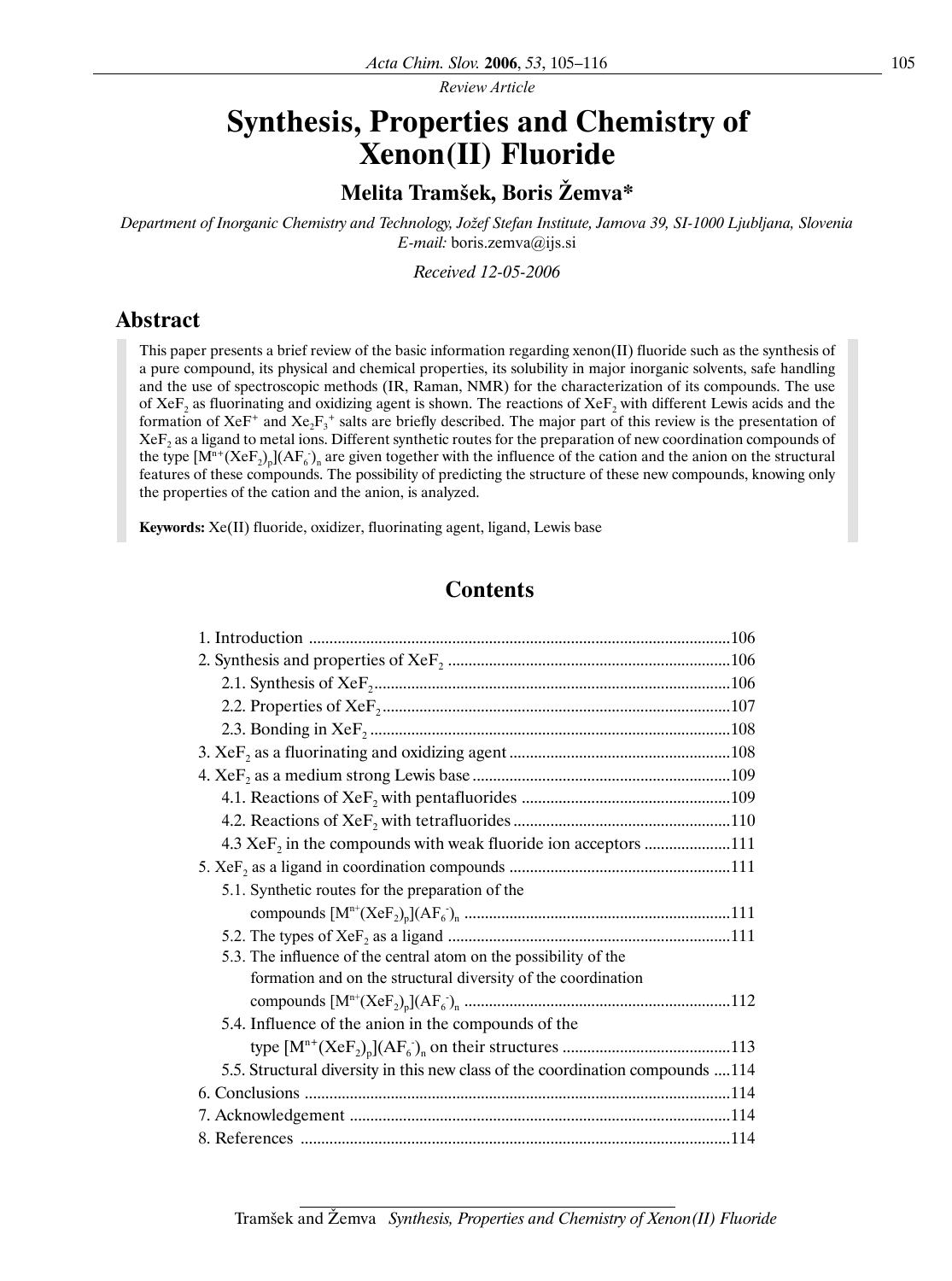# **1. Introduction**

In the year 1962 the first noble gas compound  $XePtF<sub>6</sub><sup>1</sup>$  was synthesized and the era of the noble gas chemistry began. In the years that followed much has been written on this subject, e.g. books and review papers<sup>2-8</sup>, if we mention just a few. The recent review paper clearly shows that the interest in this fascinating subject has not diminished; on the contrary, we can even talk about the renaissance of the noble gas chemistry.<sup>9</sup> Xenon(II) fluoride is one of the most easily handled noble gas compounds - therefore its chemistry is the most extensive. Its synthesis is relatively simple and there is no danger of the formation of explosive xenon oxides or oxide fluorides in higher oxidation states.

The main purpose of this brief review paper is to give some basic information about the synthesis of  $XeF_{2}$ , its properties and to show a great variety of possibilities this reagent offers to the synthetic chemists. We had no intention of giving a complete overview of all that has been done in this field due to the limitations of space, as well as bearing in mind that this was not the purpose of this review. The review is intended for readers without or with very limited knowledge of noble gas chemistry. Our idea was firstly to make readers aware of the noble gas chemistry, especially of the chemistry of xenon(II), which is an extensive one, and secondly that  $XeF<sub>2</sub>$  is a versatile reagent whose use is much more extensive than it is generally thought.

The main part of this review is devoted to the  $XeF<sub>2</sub>$  molecule acting as a ligand to the metal ions – this is where the contribution of our department is the most comprehensive and we can really furnish the information from the first hand.

# **2. Synthesis and properties of XeF**<sub>2</sub> 2.1. Synthesis of XeF<sub>2</sub>

Xenon(II) fluoride was first reported independently by two laboratories.<sup>10,11</sup> Xe $F_2$  can be prepared from gaseous mixture of xenon and fluorine using different kinds of energy, e.g. heat, UV light, sun light, electric discharge, high density  $\gamma$  radiation, irradiation by electrons from a van de Graff accelerator, irradiation by 10 MeV protons etc. If thermal methods of the preparation are used a large excess of xenon over fluorine should be employed in order to minimize formation of higher fluorides.4

One of the most elegant syntheses of  $XeF$ , yielding a pure product is a photochemical reaction of a gaseous mixture of xenon and fluorine with excess of xenon. The reaction can be performed in a Pyrex flask. The mixture is exposed to direct sunlight (Figure 1) or to UV light from a mercury lamp. Very pure  $XeF<sub>2</sub>$  in a greater quantity (up to 1 kg) can be best prepared by UV irradiation of xenon – fluorine gaseous mixture in the mole ratio xenon:fluorine is 2:1 with addition of about 1 mol  $\%$  of HF in the fluorine as a catalyst.<sup>12</sup>

The thermal reaction between xenon and fluorine to form xenon difluoride is heterogeneous and takes place on the prefluorinated walls of the reaction vessel or on the surface of the added fluoride.<sup>13</sup> During the

# **Biographical Sketches**



*Melita Tramšek finished her B.Sc. study in 1993 at the Faculty of Chemistry and Chemical Technology at the University of Ljubljana. After being employed at IMPOL d.d. in Slovenska Bistrica for a year and a half she joined Prof. Dr. Boris Žemva's group at the Jožef Stefan Institute, Department of Inorganic Chemistry and Technology in 1994. She received M.Sc. degree in 1997 and completed her PhD thesis in 2001 at the University of Ljubljana. Her research interests are in the area of syntheses and characterization of new inorganic fluorides. The majority of her scientific work is devoted to coordination compounds, especially those with noble gas fluorides as ligands to metal cations. Prof. Dr. Boris Žemva received his PhD in Chemistry in 1971 from the University of Ljubljana,* 

*Slovenia. Afterwards he spent one year as a post-doctoral fellow with Professor Neil Bartlett at the* 

*University of California, Berkeley, U.S.A. He was the head of the Department of Inorganic Chemistry and Technology at the Jožef Stefan Institute from 1983 to 2006. His main research interests are in inorganic fluorine chemistry especially noble gas chemistry and in the syntheses of thermodynamically unstable fluorides. These compounds and their cationic species represent the strongest oxidizers known up to now. Recently he has been studying new coordination compounds with noble gas fluorides as ligands to metal ions. His achievements in science were recognized by Boris Kidrič Award in 1989, Humboldt Research Award in 1999 and the Award of American Chemical Society for creative work in fluorine chemistry in 2006. He was a Miller Visiting Professor at the University of California, Berkeley in 1993 and a Visiting Professor at Institut de Chimie de la matière condensée de Bordeaux, France* in 1997. In 2001 he was appointed Ambassador of the Republic of Slovenia in Science. He is a full *member of the Engineering Academy of Slovenia.* 

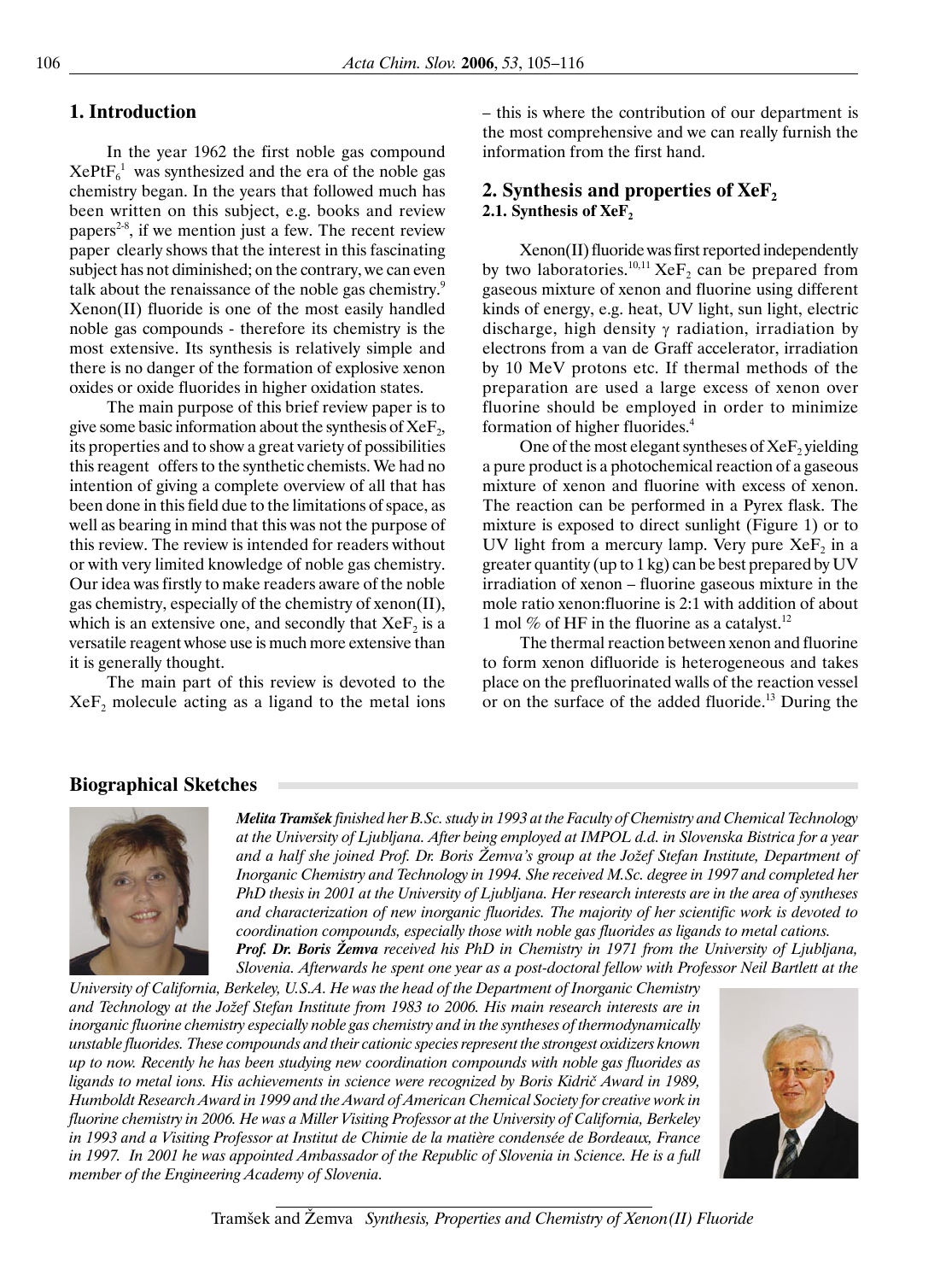

**Figure 1.** Photochemical synthesis of XeF<sub>2</sub>

study of the catalytic effect of some binary fluorides of the transition metals on the reaction between xenon and fluorine it was found out that  $N$ i $F<sub>2</sub>$  is the strongest catalyst. In the presence of Ni $F_2$  (surface about 100 m<sup>2</sup>) it is possible to synthesize  $XeF_6$  even at 393 K from the gaseous mixture of xenon and fluorine in the mole ratio as low as 1:5. Of course, the reaction between xenon and fluorine can proceed also as homogeneous reaction if enough fluorine radicals are formed momentarily in the mixture of xenon and fluorine by a very exothermic side reaction.

#### **2.2. Properties of XeF<sub>2</sub>**

 $XeF<sub>2</sub>$  is colourless as a solid, liquid or gas. The vapour pressure of the solid at 298 K is  $6.0x10^2$  Pa,<sup>14</sup> which makes it possible that  $XeF_2$  is sublimed under vacuum at room temperature. The melting point of  $XeF<sub>2</sub>$  is 402.18 K. Large crystals of  $XeF<sub>2</sub>$  are usually formed at room temperature (Figure 2). A linear and centro-symmetric structure ( $D_{\infty h}$ ) of Xe $F_2$  was deduced from vibrational spectra.15 The most reliable value for the Xe-F bond length in the vapour phase is  $197.73 \pm 0.15$ pm.<sup>15</sup> The neutron diffraction study of the solid  $XeF_2$ gave the value of 200 pm for the bond length of Xe-F.<sup>16</sup> In a solid  $XeF_2$  each xenon atom has two fluorine atoms at the distance of 200 pm and eight fluorine atoms at the distance of 342 pm from eight neighbouring  $XeF_2$ molecules.17 There are strong electrostatic interactions between  $XeF<sub>2</sub>$  molecules. Such structural arrangement is in agreement with the high enthalpy of sublimation (55.71 kJ/mol) and assumed charge distribution in each molecule  $(^{-0.5}F-Xe^{+1}-F^{-0.5})$ .<sup>18</sup>

It is further evident from the packing arrangement that the equatorial region of each  $XeF<sub>2</sub>$  molecule is avoided by fluorine ligands of neighbouring molecules because the non-bonding valence electrons of xenon atom effectively shield the positive charge on the xenon.



**Figure 2.** Crystals of XeF<sub>2</sub>

 $XeF$ <sub>2</sub> dissolves in a variety of solvents without oxidation or reduction, as for example in  $BrF_5$ ,  $BrF_3$ , IF<sub>5</sub>, anhydrous HF, CH<sub>3</sub>CN, etc.<sup>2</sup> The solubility in anhydrous HF is rather high, amounting to 167 g/100g HF at 29.95  $°C.^{19}$  In the study of the interaction of  $XeF$ <sub>2</sub> with a variety of "inert" solvents, which are used in organic chemistry, it was found that both hydrogen- and chlorine-fluorine exchange was observed over a relatively short time scale with chloroform, dichloromethane and dibromomethane.  $XeF<sub>2</sub>$  reacts slowly with tetrachloromethane and fluorotrichlormethane, while in the acetonitrile the rate of the reaction is negligible.20

The vibrational bands of  $XeF_2$  in the solid and in the vapour are: a.) in the solid:  $v_1$  is at 496 cm<sup>-1</sup> (1.0), R;  $v_3$  is at 547 cm<sup>-1</sup> (vs), IR; and lattice mode is at 108 cm<sup>-1</sup> (0.33), R. b.) in the vapour:  $v_1$  is at 516.5 cm<sup>-1</sup> (1.0), R;  $v_2$  is at 213.2 cm<sup>-1</sup> (vs), IR;  $v_3$  is at 560.1 cm<sup>-1</sup> (vs), IR and  $v_1 + v_3$  is at 1070 cm<sup>-1</sup> (w), IR.<sup>21,22</sup> Raman studies of molecular dynamics of  $XeF<sub>2</sub>$  in anhydrous HF instead of one  $v_1$  band showed several distinct peaks at 475 cm<sup>-1</sup>, 516 cm<sup>-1</sup> and 545 cm<sup>-1</sup>. It was concluded that vibrational band near  $475 \text{ cm}^{-1}$  is referred to the vibration of Xe∙∙∙F bridging bond of the solvated system of the xenon(II) fluoride ( $\text{FXe}^{\delta^+}$ <sup>+</sup> −−FHF<sup> $\delta$ </sup>). The band at 545 cm<sup>-1</sup> can be referred to the  $v_3$  mode of the distorted linear configuration of  $XeF_2$ . The band at 516 cm<sup>-1</sup> is attributed to a totally symmetric Xe-F mode  $v_1$  of XeF<sub>2</sub> molecule.<sup>23</sup>

NMR spectroscopy became an extremely powerful tool in the structural characterization of xenon species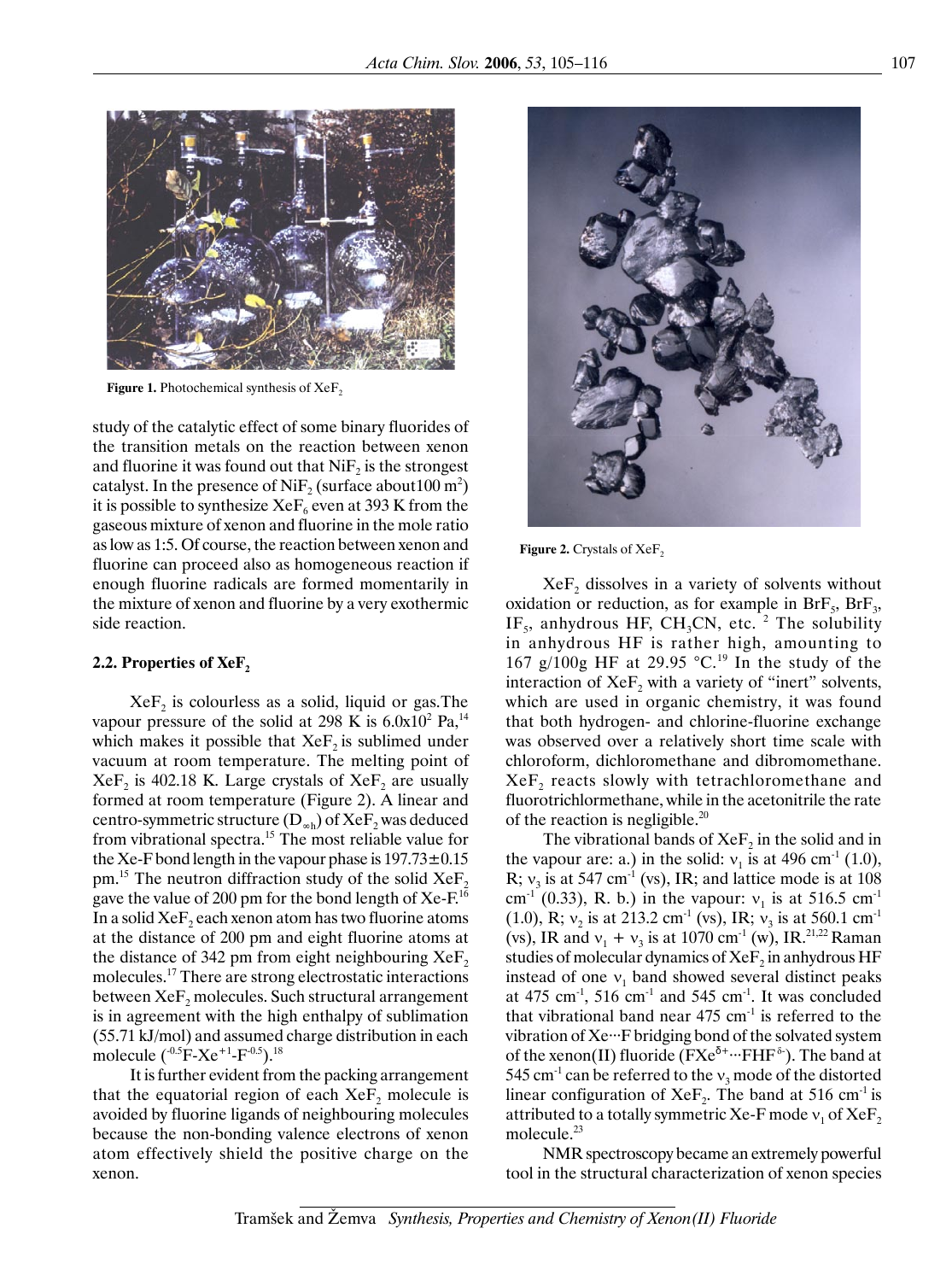in solution and lately also in the solid state. NMR spectroscopic data for Xe $F_2$  are:  $\delta(^{129}Xe)$  (ppm): -2074 (gas phase,  $90 °C$ ), from -2009 to -1592 (in various solvents),  $-1604 \pm 10$  (solid state at 0 °C);  $\delta(^{19}F)$  (ppm): -183.4 (gas phase, 90 ºC), from -181.8 to -199.6 (in various solvents),  $169 \pm 1$  (solid state 0 °C);  $^1J(^{129}\text{Xe-}^{19}\text{F})$ (Hz): 5627 (gas phase, 90 ºC), from -5579 to -5652 (in various solvents) -5550 $\pm$ 50 (solid state at 0 °C).<sup>24,25</sup>

#### **2.3. Bonding in XeF,**

The synthesis of the first true chemical compound with noble gas element,  $XePtF_6$ , immediately triggered the question whether the previous models of the bonding are still valid. The answer was positive. It was immediately clear that the same models can be applied both for interhalogen and halogen oxy species. Two approaches of bonding were applied: a.) molecular orbital model and b.) valence shell electron pair repulsion scheme. Here follows the application of both models in the case of  $XeF<sub>2</sub>$ .

#### *a.) Molecular orbital model*.

This model does not involve the "outer", or higher valence-shell, orbitals of xenon atom, at least not to an extent which could significantly affect the bond energy. The simple molecular orbital approach describes the bonding in terms of three-centre molecular orbitals, derived from a *p-*orbital from each of the participating atoms. Combination of the three atomic orbitals provides three molecular orbitals: one bonding, one non-bonding and one anti-bonding. Since xenon atom contributes two electrons and each of the fluorine ligands only one electron to this pσ molecular orbital system, thus yielding four electrons to populate these orbitals. The bonding orbital with the lowest energy receives two electrons. The non-bonding orbital with the intermediate energy receives also two electrons. The molecular orbital with the highest energy remains empty. Consequently there is net bonding which is the best when the arrangement of the three atoms is centrosymmetric. The observed  $D_{\omega h}$  molecular symmetry of  $XeF<sub>2</sub>$  is in harmony with these requirements. The non-bonding orbital is largely concentrated on the fluorine ligands thus restoring the fluorine ligand electron density. The bonding pair of electrons is responsible for the binding together of all three atoms. The delocalization of the electron pair is best described by the presentation  $-0.5$ F-Xe<sup>+1</sup>-F<sup>-0.5</sup>. This assignment fits most of the physical and chemical properties of  $XeF<sub>2</sub>$ . It should be noted, however, that *the xenon-fluorine bonds*  in XeF<sub>2</sub> are, in effect, single-electron bonds.<sup>26,27,28,29,30</sup>

It can be concluded that it remains true that the noble-gas electron arrangement is especially stable arrangement, which all non-transitional-element atoms attain or retain. Xenon is not exceptional to this rule. *The octet is of paramount importance, the electron-pair bond is not.*

#### *b.) Valence shell electron pair repulsion theory*.

Coulson<sup>29</sup> has favoured the valence bond scheme which could be presented as the resonance between two canonical forms  $F-Xe^+ F$  and  $F Xe^+ F$ . In this ionic model each atom is surrounded by an octet of electrons. It assumes that each bond between the ligand F and Xe atom involves an electron pair. Further it assumes that all nonbonding valence electrons have a steric effect. Using this model Gillespie<sup>31,32</sup> predicted the shape of all at that time unknown species and his predictions were later confirmed when these species were isolated.

Bonding models and calculations of physical and spectroscopic properties of  $XeF<sub>2</sub>$  are the subject of some recently published papers.33,34

### **3. XeF<sub>2</sub>** as a fluorinating and oxidizing agent

 $XeF<sub>2</sub>$  has considerable potential in oxidative fluorination because of its low average bond energy (133.9 kJ/mol) and because of the inertness of its reduction product xenon. However it has been shown that  $XeF<sub>2</sub>$  has considerable kinetic stability, e.g. it might be recovered from aqueous solution, in which it is thermodynamically unstable towards hydrolysis, by extraction with  $\text{CCI}_4$  or by fractional destillation.<sup>4</sup>

The formation of cationic Xe(II) species e.g.  $XeF^+$ ,  $Xe_2F_3^+$  in anhydrous HF as a solvent and in the presence of Lewis acids, makes  $XeF<sub>2</sub>$  even stronger oxidizing and fluorinating agent. Electron affinity of  $XeF^+$  and  $Xe_2F_3^+$  is greater than that of  $XeF_2$  and the transfer of an electron to either of these cations would generate the XeF<sup>•</sup> radical, as an effective fluorine atom source.35 Elements, lower fluorides, halides and halo complexes, oxides and carbonyls of several elements can be oxidized with  $XeF_2$  in anhydrous HF. For example elements such as Ni, Hg, Mo, Nb, Os can be oxidized either to binary fluorides (NiF<sub>2</sub>, HgF<sub>2</sub>) or  $XeF_2$  adducts (NbF<sub>5</sub>, OsF<sub>5</sub>). Lower fluorides like TlF,  $SnF_2$ , AsF<sub>3</sub>, MnF<sub>2</sub>, CoF<sub>2</sub>, MoF<sub>4</sub>, CrF<sub>2</sub> are oxidized to  $TIF_3$ ,  $SnF_4$ ,  $AsF_5$ ,  $MnF_3$ ,  $CoF_3$ ,  $MoF_6$ ,  $CrF_4$ . Products of the oxidation of halides and halo complexes  $MoBr<sub>4</sub>$ ,  $RuCl<sub>3</sub>, OsBr<sub>4</sub>, KWF<sub>6</sub>$  and  $K<sub>3</sub>RhF<sub>6</sub>$  are MoF<sub>6</sub>, RuF<sub>5</sub>, OsF<sub>5</sub>,  $WF_6$  and  $K_2RhF_6$ <sup>36</sup>

Oxyfluorides or fluorides are main products of the oxidation of some oxides like  $SO_2$ , Re $O_2$ , Ru $O_2$ .<sup>36</sup> At room temperature  $XeF_2$  does not react with  $UO_2$ ,  $U_3O_8$  or  $ZrO_2$  powders. Reaction can be induced to proceed in the air without heating by addition of a drop of water. After initial slow reaction a violent reaction followed. The products of the reaction were either metal fluorides or oxyfluorides.<sup>37</sup> XeF<sub>2</sub>-HF system is useful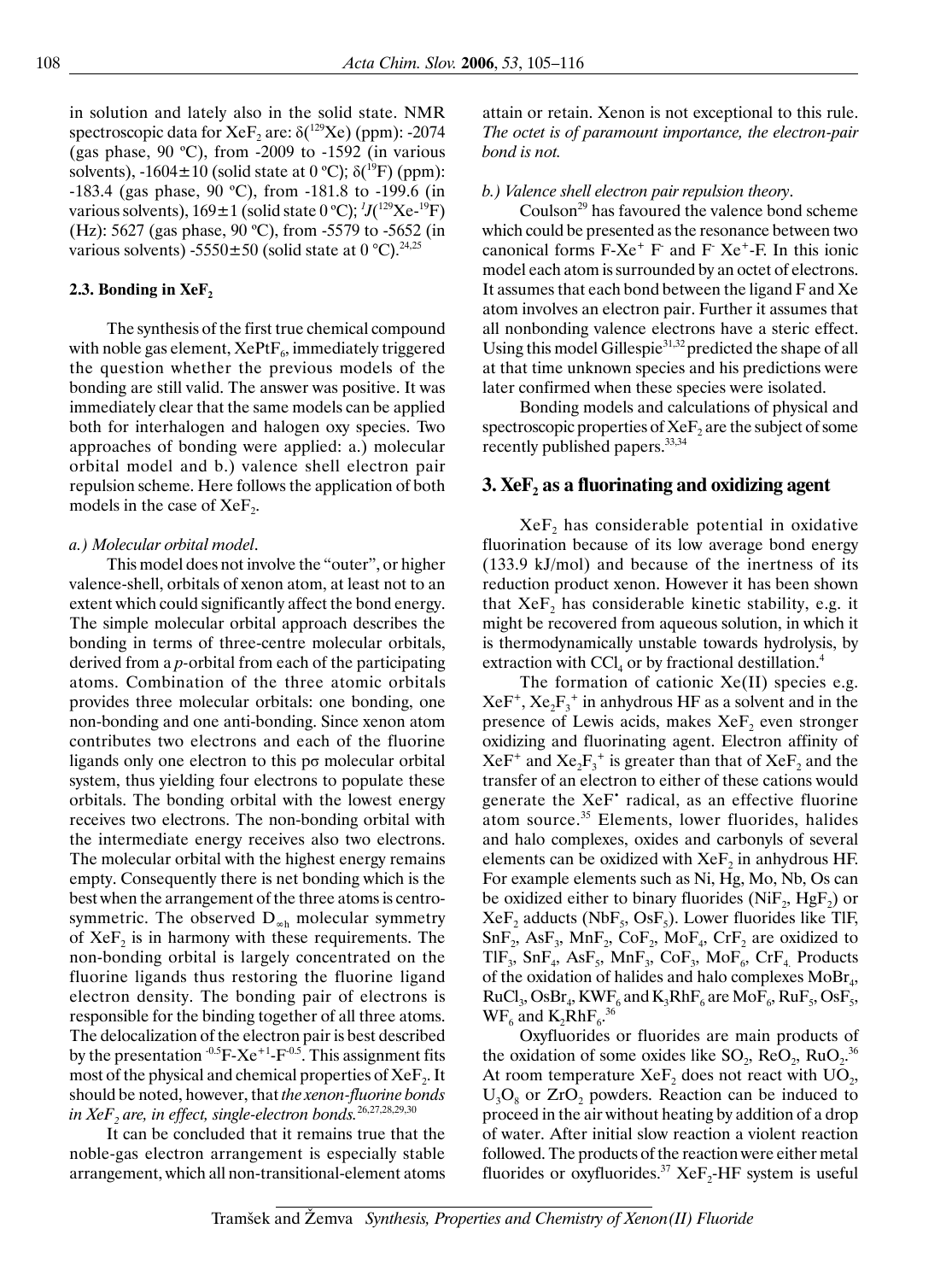for preparation of transition metal carbonyl fluorides either by direct oxidation of carbonyls (e.g.  $Mo(CO)<sub>6</sub>$  to  $Mo(CO)_{3}F_{3}, Os_{3}(CO)_{12}$  to *cis*-[Os(CO)<sub>4</sub>F<sub>2</sub>], Ru<sub>3</sub>(CO)<sub>12</sub> to  $cis$ -[RuF<sub>2</sub>(CO)<sub>4</sub>] or by halogen exchange (e.g.  $Ru(CO)_{3}Cl_{2}$  to  $Ru(CO)_{3}F_{2}$  and  $Ru(CO)_{2}F_{3})$ .<sup>36,38,39</sup>

We should not leave out the oxidizing properties of  $XeF<sub>2</sub>$  in aqueous solution. Chlorate, bromate and iodate can be oxidized to the respective perhalates.40 It is also capable oxidizing chloride to chlorine, iodide and iodate to periodate, Ce(III) to Ce(IV), Ag(I) to Ag(II), etc.<sup>2</sup> In acidic solutions  $XeF_2$  is capable of oxidizing Pu(III) to Pu(IV) and further to Pu(VI).<sup>41</sup>

XeF, can be used as fluorinating agent for fullerenes. It was demonstrated, that fluorination of  $T<sub>h</sub>$ -C<sub>60</sub>Br with XeF<sub>2</sub> in anhydrous HF at room temperature resulted in the formation of  $T_h$ -C<sub>60</sub>F<sub>24</sub>.<sup>42</sup>

Besides the use of  $XeF<sub>2</sub>$  for the fluorinations of inorganic materials, we should also mention its wide use in organic chemistry. It is an excellent reagent for the introduction of fluorine atom into organic molecules. This is not the purpose of this review therefore we will not go into details. Besides, several excellent reviews were written covering this subject.<sup>43,44,45</sup>

We would like briefly to mention another example of  $XeF$ , oxidizing ability that is its use as etching reagent for silicon.<sup>46</sup> XeF<sub>2</sub> etches silicon in a gas phase at room temperature with extremely high selectivity to numerous materials including silicon dioxide, many metals including aluminium, copper and gold and many polymers. The advantage of  $XeF_2$  as etching reagent is that the final products of etching process are gases  $SiF<sub>4</sub>$  and Xe which can be pumped off. Now commercial equipment for etching by  $XeF<sub>2</sub>$  is available.

The purpose of this chapter is to give the reader an idea how extensive is the field of  $XeF<sub>2</sub>$  acting as an oxidizing and fluorinating agent.

### **4. XeF<sub>2</sub> as a medium strong Lewis base**

 $XeF<sub>2</sub>$  is a reasonably good fluoride ion donor. The fluoride ion donor ability among the binary fluorides of xenon is:  $XeF_6 > XeF_2 > XeF_4$ . This finding is in agreement with the enthalpies of ionization<sup>47</sup> (XeF<sub>x</sub> (g) →XeF<sub>x-1</sub><sup>+</sup> (g) + F<sup>-</sup> (g);  $\Delta H^0$  for XeF<sub>2</sub> = 9.45 eV,  $\Delta H^0$  for XeF<sub>4</sub> = 9.66 eV and  $\Delta H^0$  for XeF<sub>6</sub> = 9.24 eV). Strong fluoride ion acceptors, e.g.  $\text{AsF}_5$ ,  $\text{SbF}_5$ ,  $\text{BiF}_5$ can withdraw a fluoride ion from  $XeF_2$  forming  $XeF^+$ species and in the case of excess  $XeF_2$  over Lewis acid, also  $Xe_2F_3^+$  species. In the free  $Xe_2$  molecule the bond between xenon and fluorine is one electron bond.<sup>30</sup> If one fluoride ion is abstracted from  $XeF_2$ , the bond between Xe and remaining F becomes stronger, that is two electrons bond. The increase in the Xe-F bond energy in the cation formation (133.9 kJ/mol in  $XeF_2$  to 195.9 kJ/mol in the cation)<sup>4</sup> contributes to the fluoride ion donor ability of the difluoride.  $XeF_2$  also forms compounds in which the abstraction of the fluoride ion from  $XeF_2$  molecule is at the beginning of its ionization pathway  $XeF_2 \rightarrow XeF^+ + F^{48}$  In these compounds the covalent contribution to the bonding is substantial.  $XeF_2$ also forms molecular adducts in which the negatively charged F ligands of  $XeF$ , are attracted by the positive centre of the partner molecule.

Xe(II) compounds can be prepared by fusing together stoichiometric amounts of the component fluorides in an inert atmosphere or dissolving them in an appropriate solvent (non-oxidizing or reducing solvent). One component can be also in excess.

The intention of the review of the compounds with  $XeF<sub>2</sub>$  is to show the wealth of the possibilities. The emphasis is on the compounds, which were isolated and characterized in our group.

### **4.1. Reactions of XeF<sub>2</sub> with pentafluorides**

The compounds of  $XeF<sub>2</sub>$  with pentafluorides are the most common. So far three types of the compounds were found:  $2XeF_2$ ∙MF<sub>5</sub>,  $XeF_2$ ⋅MF<sub>5</sub> and  $XeF_2$ ⋅(MF<sub>5</sub>)<sub>2</sub>. Two types of bonding were suggested for these compounds: salt-like (e.g.  $XeF^+MF_6$  or  $Xe_2F_3^+MF_6$ ) formulation and the cases where covalent contribution is very important and  $XeF_2$  molecule is coordinated to  $MF<sub>5</sub>$  via fluorine bridge. The type of bonding is strongly dependent upon the pentafluoride used. The degree of ionic character in these compounds varies depending on the Lewis acidity of the pentafluoride. More ionic character of the  $XeF<sub>2</sub>$  bonding is expected in the cases with very strong Lewis acids like  $SbF_5$  and  $BiF_5$ .

In the reactions of different pentafluorides with excessive  $XeF<sub>2</sub>$  the compounds of the composition  $2XeF_2$ ∙MF<sub>5</sub> (M = As, Sb, Bi, Ta, Ru, Os, Rh, Ir, Pt,  $\text{Au}$ <sup>49,50,51,52,5</sup> were isolated. These compounds readily lose  $XeF_2$  in a dynamic vacuum yielding 1:1 and 1:2 compounds. Most of them were characterized by Raman spectroscopy. The bands, characteristic for  $Xe_2F_3^+$  vibrations (Xe-F stretching) are usually very intense. The characteristic doublet is found in the region from approximately 580 to 600 cm<sup>-1</sup>. Xe-F stretching is found at about  $100 \text{ cm}^{-1}$  higher frequency as in the solid  $XeF<sub>2</sub>$  and it is related to the vibrations of the shorter (terminal) Xe-F bond in the cation. In more extensive Raman study of some of these compounds  $(M = As,$ Sb) more bands were assigned to the vibrations of the cation, including the weak bands for the stretching of the longer Xe∙∙∙F bonds.53 In some cases the salt formulation is also proved by single crystal analysis  $(Xe_2F_3AsF_6;$  two modifications: monoclinic<sup>54</sup> and trigonal, and monoclinic  $Xe_2F_3SbF_6^{55}$ , and  $Xe_2F_3RuF_6^{56}$ . In all cases  $Xe_2F_3^+$  cations are planar V shaped species (Figure 3), symmetrical about the bridging fluorine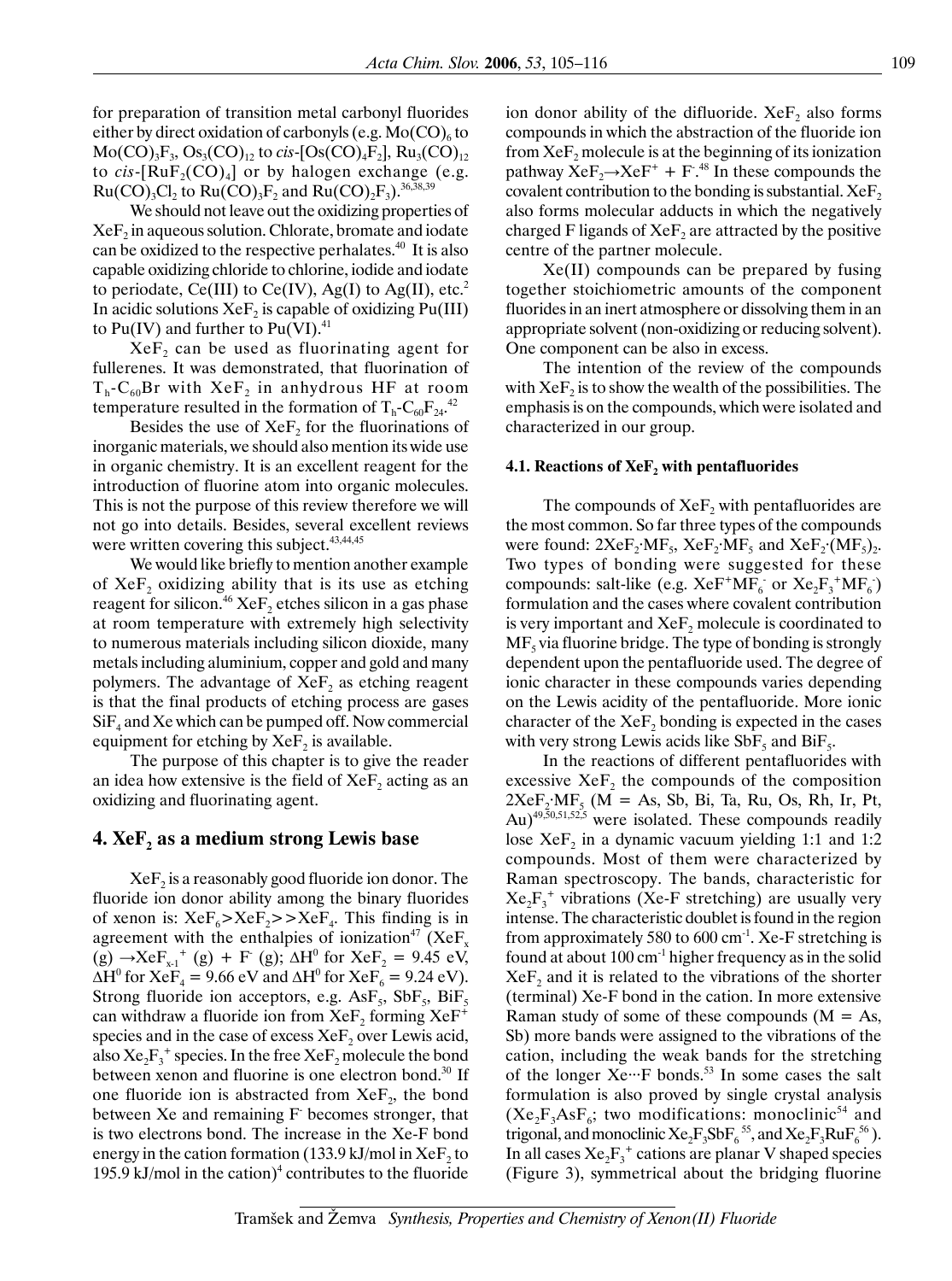atom. The terminal Xe-F distances range from to 190.7 to 192.9 pm, whereas the bridging  $Xe^{\ldots}F_b$  distances range from 209 to 226 pm. The most striking structural difference for  $Xe_2F_3^+$  cation in these structures is the large variation of the Xe…F<sub>b</sub><sup>∙</sup></sup>×e bridging angle ranging from 139.8° to 160.3°.<sup>54, 55, 56</sup>



**Figure 3.** V-shaped cation  $Xe_2F_3^+$  in the compounds  $Xe_2F_3AF_6$  $(A = As, Sb, Ru)$ 

The compounds with the mole ratio  $XeF_2$ : MF<sub>5</sub> is 1:1 (XeF<sup>+</sup>MF<sub>6</sub>) and with the mole ratio XeF<sub>2</sub>: MF<sub>5</sub> is 1:2  $(XeF^+M_2F_{11})$  were obtained for the most of the metals mentioned above.<sup>49,50,51,4</sup> Free XeF<sub>2</sub> molecule is linear and symmetrical, while in the cases of the compounds with Lewis acids  $MF_5$  (M= As, Sb, Bi, Ta, Ru),  $XeF_2$ molecule is distorted. Xe∙∙∙F bridging distance is strongly elongated showing that  $XeF$ , donated fluoride ion to  $MF<sub>5</sub>$  acceptor to generate  $MF<sub>6</sub>$  and  $M<sub>2</sub>F<sub>11</sub>$  anions. The elongation of the Xe-F bond on one side of  $XeF_2$ molecule results in the shortening of the bond between Xe and non-bridging  $F$  on the other side. In the case of compounds with the strong Lewis acids (e.g.  $\text{AsF}_5$ ,  $\text{SbF}_5$ ,  $BiF_5$ , Ta $F_5$ , Ru $F_5$ .) bands assigned to the symmetrical stretching vibration of the shorter, non-bridging Xe-F bond are found in the region from 596 to 619 cm<sup>-1</sup>. The most distorted  $XeF$ <sub>2</sub> molecule among these compounds is in  $XeFSb_2F_{11}$  with Raman band of  $v(Xe-F)$  at 620 cm<sup>1,53</sup> Crystal structures of  $XeFAsF<sub>6</sub><sup>57</sup>$  and  $XeFRuF<sub>6</sub><sup>58</sup>$  can be mentioned here (Figure 4). Short Xe-F distances are 187.2 pm (Ru) and 187.3 pm (As), while the elongated Xe∙∙∙F distances are 218.2 (Ru) and 221.2 pm (As). These cases clearly demonstrate that  $XeF<sub>2</sub>$  molecule in these compounds is at the end of its ionization pathway:  $XeF_2 \rightarrow XeF^+ + F^{.48}$ 



**Figure 4.** Structure of  $XeFAsF_6$ <sup>57</sup>

Molecular adducts of  $XeF_2$  with pentafluorides are also known. One of the first examples is  $XeF_2$ <sup>∙</sup>IF<sub>5</sub> which was characterized by Raman spectroscopy, band for  $XeF_2$  was found at 493 cm<sup>-1</sup>, showing that only undistorted  $XeF_2$  was present in the compound.<sup>59</sup> An other such example is  $XeF_2\cdot VF_5$ .<sup>60</sup> The interaction between  $XeF_2$  and  $VF_5$  is so weak that even IR beam can decompose  $XeF_2$ ∙VF<sub>5</sub> in its components in the vapour phase. The molecular adducts XeF<sub>2</sub>∙2BrF<sub>5</sub> and XeF<sub>2</sub>⋅9BrF<sub>5</sub> were postulated on the basis of the melting point composition diagram.5

#### **4.2. Reactions of XeF<sub>2</sub> with tetrafluorides**

A number of the compounds with tetrafluorides is not as high as in the case of pentafluorides. The variety of the mole ratios between  $XeF_2$  and  $MF_4$ ranges from 4:1 to 1:2 compounds. Tetrafluorides of Ti, Cr, Mn, Rh, Pd, Pt, Sn and even  $XeF_4$  form compounds with  $XeF_2$ .<sup>61,62,63,64,4,5</sup> Tetrafluorides are weaker Lewis acids as pentafluorides therefore the compounds with Xe-F<sup>+</sup> or  $Xe_2F_3^+$  cations and  $MF_5$ or  $MF_6^2$  anions are not so common. In the system  $XeF_2/CrF_4$  two structurally characterized compounds were found:  $\text{XeF}_{2}$ ∙Cr $\text{F}_{4}$  (Figure 5) and  $\text{XeF}_{2}$ •2Cr $\text{F}_{4}$ <sup>63,64</sup> The compounds can be prepared by the reaction between  $CrF_5$  and excess  $XeF_2$  at 323-333K.  $CrF_5$  is reduced to  $CrF<sub>4</sub>$ , while  $XeF<sub>2</sub>$  is oxidized to  $XeF<sub>4</sub>$ , the final product is blue  $XeF_2$ ∙Cr $F_4$ . This product is also the starting compound for the preparation of the single crystals of  $XeF_2$ ∙2CrF<sub>4</sub>, by heating the sample in a thermal gradient or by recrystallizing it in a supercritical  $SF_6$ . In both structures the  $XeF$ , molecules are distorted with non-bridging Xe-F distances ranging from 190.3 to 193 pm and bridging Xe-F distances ranging from 212.7 to 218.6. Non-bridging Xe-F distances and Raman spectra ( $v(Xe-F)$  at 574 cm<sup>-1</sup> for XeF<sub>2</sub>⋅CrF<sub>4</sub>) indicate that XeF<sub>2</sub> is at beginning of the ionization pathway mentioned earlier. XeF<sub>2</sub> forms molecular adduct with  $XeF_4$  which makes the purification of  $XeF_4$  even more difficult.<sup>65</sup>



**Figure 5.** Structure of the  $XeF_2$ •Cr $F_4$ <sup>63</sup>

Tramšek and Žemva *Synthesis, Properties and Chemistry of Xenon(II) Fluoride*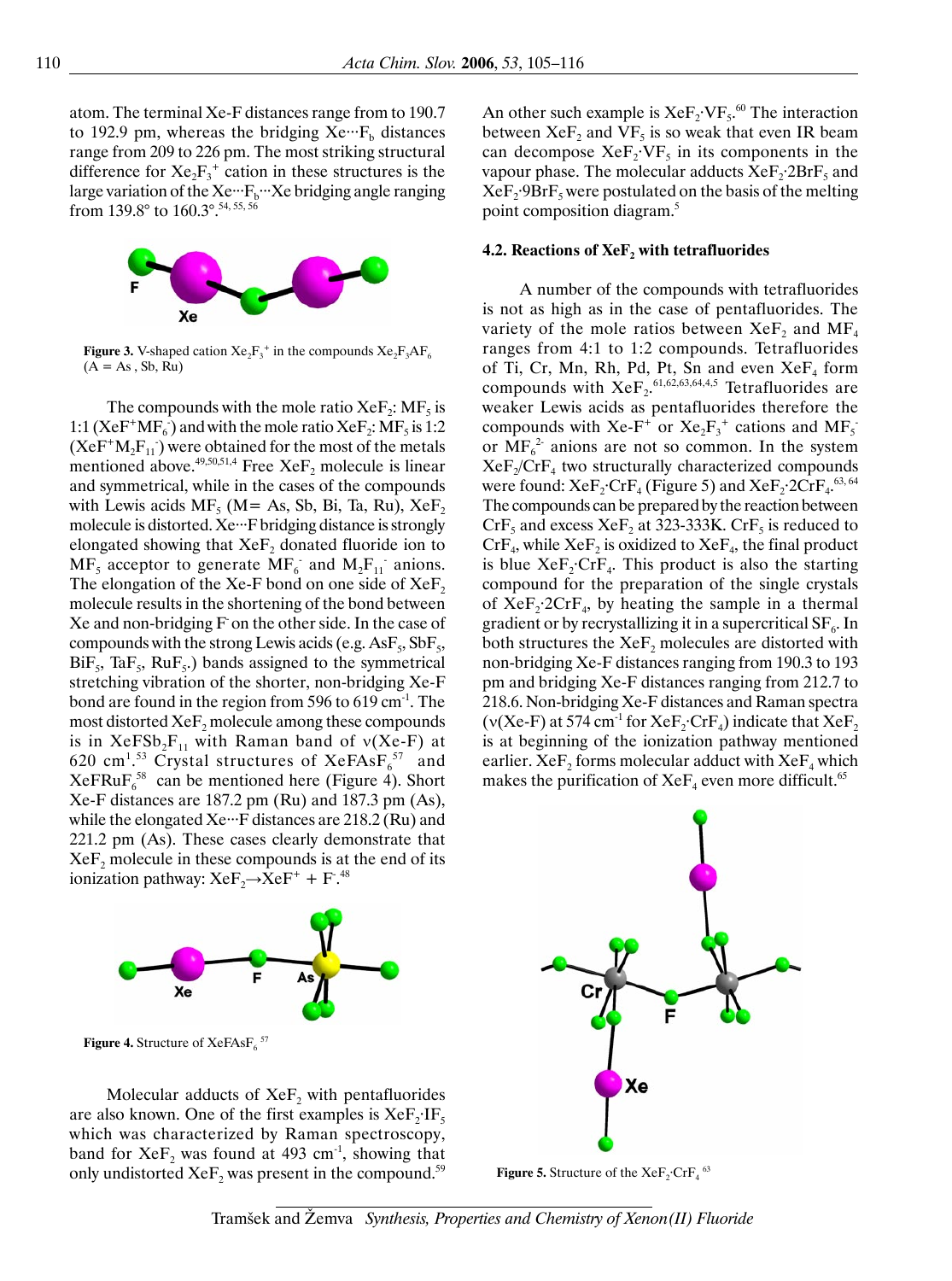### **4.3 XeF<sub>2</sub>** in the compounds with weak fluoride ion **acceptors**

Adducts with weak fluoride ion acceptors  $MoOF<sub>4</sub>$  and  $WOF<sub>4</sub>$  are also known. In these adducts  $XeF<sub>2</sub>$  interacts with the metal centre. In the crystal structure of  $XeF_2$ ∙WOF<sub>4</sub>, bond distances in  $XeF_2$  (189 pm and 204 pm) indicate, that the  $XeF_2$  molecule is distorted but the covalent contribution to the bonding is essential. Raman frequencies  $(v(Xe-F))$  for these two compounds are  $575 \text{cm}^{-1}$  (Mo) and  $585 \text{cm}^{-1}$ (W).<sup>8,66</sup> In  $(XeF_2)_2$ ∙Xe $F_5$ <sup>+</sup>As $F_6$ , Xe $F_2$ ⋅Xe $F_5$ <sup>+</sup>As $F_6$ <sup>-</sup> and  $XeF_2$ <sup>2</sup>( $XeF_5$ <sup>+</sup>As $F_6$ ) the negatively charged F ligand of the XeF<sub>2</sub> molecules interact with positively charged Xe atoms of the  $XeF_5^+$  cations.<sup>48</sup> Structural and Raman data show that the interaction of  $XeF<sub>2</sub>$  is considerably weaker as in the cases of stronger Lewis acid. In  $XeF_2$ <sup>2</sup>( $XeF_5$ <sup>+</sup>As $F_6$ ) the  $XeF_2$  molecule bridges two  $XeF<sub>5</sub><sup>+</sup> AsF<sub>6</sub> units and it is almost undistorted (Xe-F)$ distance 203 pm,  $v(Xe-F)$  at 496 cm<sup>-1</sup>). In the other two cases XeF<sub>2</sub> molecules are non-bridging and therefore distorted  $((XeF<sub>2</sub>)<sub>2</sub>·XeF<sub>5</sub><sup>+</sup>AsF<sub>6</sub>: Xe-F distances:$ 205 pm, 199 pm and 201 pm,  $v(Xe-F)$  550 and 542 cm<sup>-1</sup>;  $XeF_2$ • $XeF_5$ <sup>+</sup> $AsF_6$ :  $XeF$  distances: 200 pm, 197 pm,  $v(Xe-F)$  559 cm<sup>-1</sup>.<sup>48</sup>

Several adducts have been prepared in which the  $XeF<sub>2</sub>$  molecule is indistinguishable from the molecule in crystalline XeF<sub>2</sub>, e.g. XeF<sub>2</sub>⋅XeF<sub>4</sub>,<sup>65</sup> XeF<sub>2</sub>⋅IF<sub>5</sub>,<sup>59</sup>  $XeF_2$ •XeOF<sub>4</sub>.<sup>67</sup> In the system  $XeF_2/MF_6$  (M = Mo, W, U) the compounds of the type  $XeF_2$ ∙MF<sub>6</sub> were claimed on the basis of the melting point – composition diagrams.4

# **5. XeF<sub>2</sub>** as a ligand in coordination **compounds**

In the recent years a new series of the compounds with  $XeF<sub>2</sub>$  as a ligand to the metal ions was synthesized. The first compound in which  $XeF_2$  was bound directly to the metal centre was  $[Ag(XeF_2)_2](AsF_6)$ .<sup>68</sup> Later the systematic investigation of the reactions of  $M^{n+}(AF_6)_{n}$ (M is the metal in oxidation state  $n, A = As$ , Sb, Bi, P, Ta, Ru) with  $XeF_2$  in anhydrous HF as a solvent was performed. Details about the syntheses and structural features of the coordination compounds with the univalent central atom  $M^+$  ( $M = Ag^{68,69}$ , Li), with alkaline earth metals (Mg-Ba)<sup>70-74</sup>, with other  $M^{2+}$  metals (M = Cd, Cu, Zn,  $Pb)$ <sup>75-78</sup> and lanthanide metals  $Ln^{3+79.81}$  can be found in the literature. The compound of Cd with  $BF_4$ anion  $[Cd(XeF<sub>2</sub>)](BF<sub>4</sub>)<sub>2</sub>$  should be also mentioned.<sup>82</sup>

There are two facts, which should be taken into account in order to synthesize new coordination compounds with  $XeF_2$  as a ligand to metal ions:

1.) metal cations should be relatively weak Lewis acids to prevent the withdrawal of  $F$  from  $XeF_2$  molecule and thus make possible the generation of  $Xe_2F_3^+AF_6^-$  or  $XeF^+AF_6^-$  salts.

2.)  $XeF$ , dissolved in anhydrous HF is relatively strong oxidizing agent; therefore it is essential that metal cations are resistant towards further oxidation. If metal cations are oxidized they are converted to stronger Lewis acids and the possibility that they will withdraw  $F$  from  $XeF_2$  molecule is even greater.

# **5.1. Synthetic routes for the preparation of the**  compounds  $[M^{n+}(XeF_2)_p](AF_6)$ <sup>n</sup>

The following synthetic routes could be applied for the preparation of the coordination compounds of the type  $[M^{n+}(XeF_2)_p](AF_6)_{n}$ : *1.) The reaction between*  $M^{n+}(AF_{\delta})$ <sub>n</sub> and excess of  $XeF_2$ 

*in anhydrous HF as a solvent.*  After the reaction was completed the excess  $XeF<sub>2</sub>$  and the solvent were pumped away. The reaction product was monitored in situ by Raman spectroscopy. In this way also at room temperature unstable products were detected. When totally symmetric stretching vibration  $(v_1)$  of the free XeF<sub>2</sub> molecule at 497 cm<sup>-1</sup> was absent it was clear that the rest of the  $XeF_2$  is bounded. In the case of magnesium the  $v_1$  of the free  $XeF<sub>2</sub>$  molecule disappeared at the composition  $[Mg(XeF<sub>2)</sub><sub>6</sub>](AsF<sub>6</sub>)$ . This coordination compound is not stable at room temperature but it was slowly losing  $XeF_2$  finally yielding the compound  $[Mg(XeF_2)_4](AsF_6)_2$ which was possible to isolate at room temperature and even grow single crystals. This compound was also slowly losing  $XeF_2$  yielding at room temperature stable  $[Mg(XeF<sub>2</sub>)<sub>2</sub>](AsF<sub>6</sub>)<sub>2</sub>.<sup>73</sup>$ 

2.) The reaction between  $M^{n+}(AF_{\delta})_n$  and stoichiometric *amounts of*  $XeF_2$  *in anhydrous HF.* 

This synthetic route is used in the cases where the isolated compound is still having some decomposition vapour pressure of  $XeF<sub>2</sub>$  at room temperature and it could partly decompose while excess  $XeF_2$  is pumped away. By using stoichometric amounts of both reagents a purer product is obtained.

# *3.) Direct synthetic route*

In the cases of phosphates or borates a direct synthetic route could be applied because  $PF_5$  and  $BF_3$ are not strong enough Lewis acids to form stable XeF+ salts. In the direct synthesis the reaction is performed between  $MF_n$  and  $XeF_2$  in anhydrous HF acidified with excess of  $PF_5$  or  $BF_3$ <sup>72,82</sup>

# **5.2. The types of XeF<sub>2</sub> as a ligand**

 $XeF<sub>2</sub>$  molecule as a ligand in the coordination compounds of the type  $[M^{n+}(XeF_2)_p](AF_6)$ <sub>n</sub> is acting either as a non-bridging ligand interacting only with one metal centre, or as a bridging ligand, connecting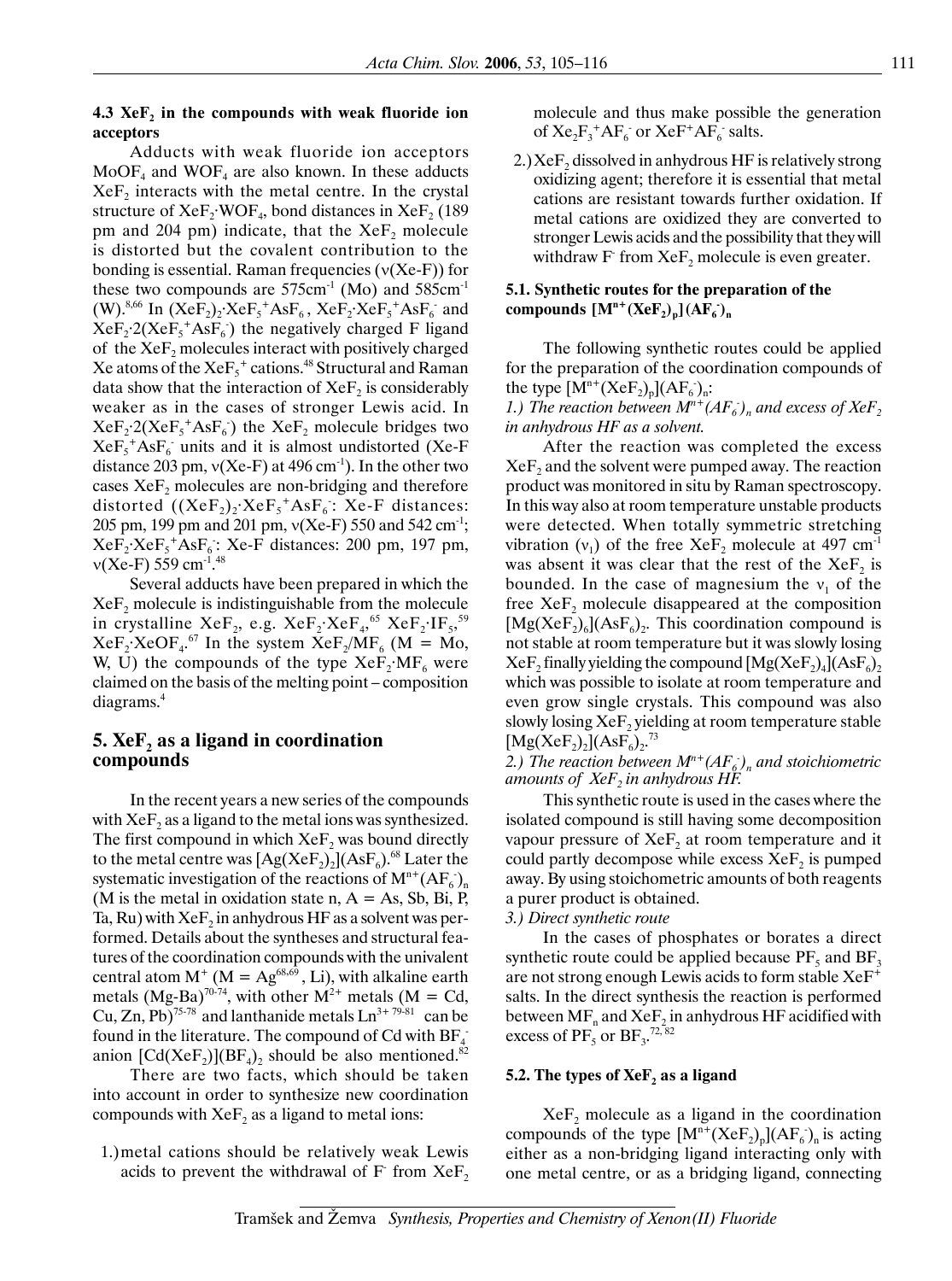two metal centres. In the first case  $XeF<sub>2</sub>$  is donating one fluoride ion to the metal centre. The symmetric environment of the xenon atom is distorted. The bond distance between xenon atom and fluoride ion donated to the metal cation increases and the distance between terminal (non-bridging) fluoride ion and xenon atom decreases. The Raman stretching band of the shorter  $Xe-F$  bond is in the range from 544 to 584 cm<sup>-1</sup>. In the bridging  $XeF<sub>2</sub>$  molecule both fluoride ions interact with two different metal centres. The Xe-F bond distances change only slightly but the Raman stretching band of the Xe-F bond is in the range from  $500$  to  $535$  cm<sup>-1</sup>. The enhancement of this stretching frequency from 496 cm<sup>-1</sup> to 535 cm<sup>-1</sup> is associated (1) with the interactions between metal centres and  $XeF$ , molecule and (2) with high Coulomb field which these metal centres are placed in. The transformation of the free  $XeF<sub>2</sub>$  molecule through the phase in which  $XeF$ , molecule is acting as a ligand to the complete ionization of  $XeF_2$  in  $XeF^+$  and F is shown in the Figure 6.



**Figure 6.** XeF<sub>2</sub> on the ionization pathway from "free" molecule to the XeF<sup>+</sup> cation

The number of  $XeF$ , molecules (bridging and nonbridging) around one metal centre can range from one non-bridging  $XeF_2$  molecule in  $[Cd(XeF_2)](BF_4)_2^{\,82}$  to up to nine  $XeF_2$  molecules (5 non-bridging and 4 bridging) around one Ca atom in  $\text{[Ca}_2(\text{XeF}_2)_9\text{]}(\text{AsF}_6)_4$ .<sup>74</sup>

# **5.3. The influence of the central atom on the possibility of the formation and on the structural diversity of the**   $\textbf{coordinates} \; [\mathbf{M}^\text{n+}(\mathbf{X}\mathbf{e}\mathbf{F}_2)_\text{p}](\mathbf{A}\mathbf{F}_6)_\text{n}$

During the reaction between  $M^{n+}(AF_6)$ <sub>n</sub> and  $XeF<sub>2</sub>$  in anhydrous HF is the influence of the cation  $M<sup>n+</sup>$  and its Lewis acidity essential for the course of the reaction. The coordination compounds of the type  $[M^{n+}(XeF_2)_p](AF_6)$ <sub>n</sub> will be formed only in the cases when Lewis acidity of  $M<sup>n+</sup>$  is not high enough to withdraw fluoride ion from  $XeF_2$  forming  $MF_n$  and  $Xe_2F_3^+AF_6$ . For example in the cases of the compounds  $Ni(AsF_6)_2$  and  $Mn(AsF_6)_2$  the Lewis acidity of  $Ni^{2+}$ is high enough to withdraw fluoride ion from  $XeF_2$ forming  $NiF_2$  and  $Xe_2F_3^+AsF_6$ , while in the case of

manganese,  $Mn^{2+}$  is oxidized to  $Mn^{3+}$  which is even stronger Lewis acid.  $75$  Even more interesting is the situation in the lanthanide series. In the beginning of the series from La to Gd the  $Ln<sup>3+</sup>$  are weak Lewis acids and the coordination compounds  $[Ln(XeF<sub>2</sub>)<sub>n</sub>](AsF<sub>6</sub>)<sub>3</sub>$ are formed. The exceptions are Ce, Pr and Tb which are oxidized to  $Ln^{4+}$  thus forming stronger Lewis acids than  $Ln^{3+}$  and the final products are  $LnF_4$  and  $Xe_2F_3^*AsF_6$ . In the middle of the Ln series (Dy, Ho) the Lewis acidity of the cation is "on the border"; both reactions took place:  $LnF_3$  and  $[Ln(XeF_2)_p](AsF_6)$ are formed simultaneously. Further along the series from Er to Lu the isolated products are only  $\text{Ln}F_3$  and  $Xe_2F_3^+AsF_6^{-.81}$ 

The impact of the cation on the structural diversity (see section 5.5) of these coordination compounds is determined by some of its properties e.g. electron affinity, effective nuclear charge, effective volume, Lewis acidity of the cation, covalency of the M-F bond, coordination number etc. The influence of the cation is clearly seen in the case of the compounds  $[M(XeF<sub>2</sub>)<sub>4</sub>](AsF<sub>6</sub>)<sub>2</sub>$  with  $M = Mg<sup>73</sup>, Ca<sup>71</sup>, Cd<sup>76</sup>.$  The anion and the number of  $XeF_2$  molecules per central atom are the same in all three cases. The crystal structure of  $[Mg(XeF<sub>2</sub>)<sub>4</sub>](AsF<sub>6</sub>)$ , represents the first molecular structural type with only non-bridging  $XeF<sub>2</sub>$  ligands. The type of the structure is a consequence of a small  $Mg^{2+}$  ion and therefore a low coordination number of Mg (CN=6) and the covalency of the Mg-F bond. The electron charge transfer from the  $XeF$ <sub>2</sub> molecule to the cation due to the covalent character of the Mg-F bond renders the  $XeF_2$  molecule less capable of bridging two magnesium cations. Here it should be emphasized that also in the case of the compound  $[Mg(XeF<sub>2</sub>)<sub>2</sub>](AsF<sub>6</sub>)<sub>2</sub>$ (Figure 7) where less  $XeF_2$  molecules are available, again only non-bridging  $XeF_2$  molecules are present. The coordination around the metal centre is achieved by *cis* bridging of the anion forming a chain.



**Figure 7.** Example of the metal coordinated by non-bridging molecules of XeF<sub>2</sub>;  $[Mg(XeF<sub>2</sub>)<sub>2</sub>](AsF<sub>6</sub>)<sub>2</sub>$ <sup>73</sup>

Tramšek and Žemva *Synthesis, Properties and Chemistry of Xenon(II) Fluoride*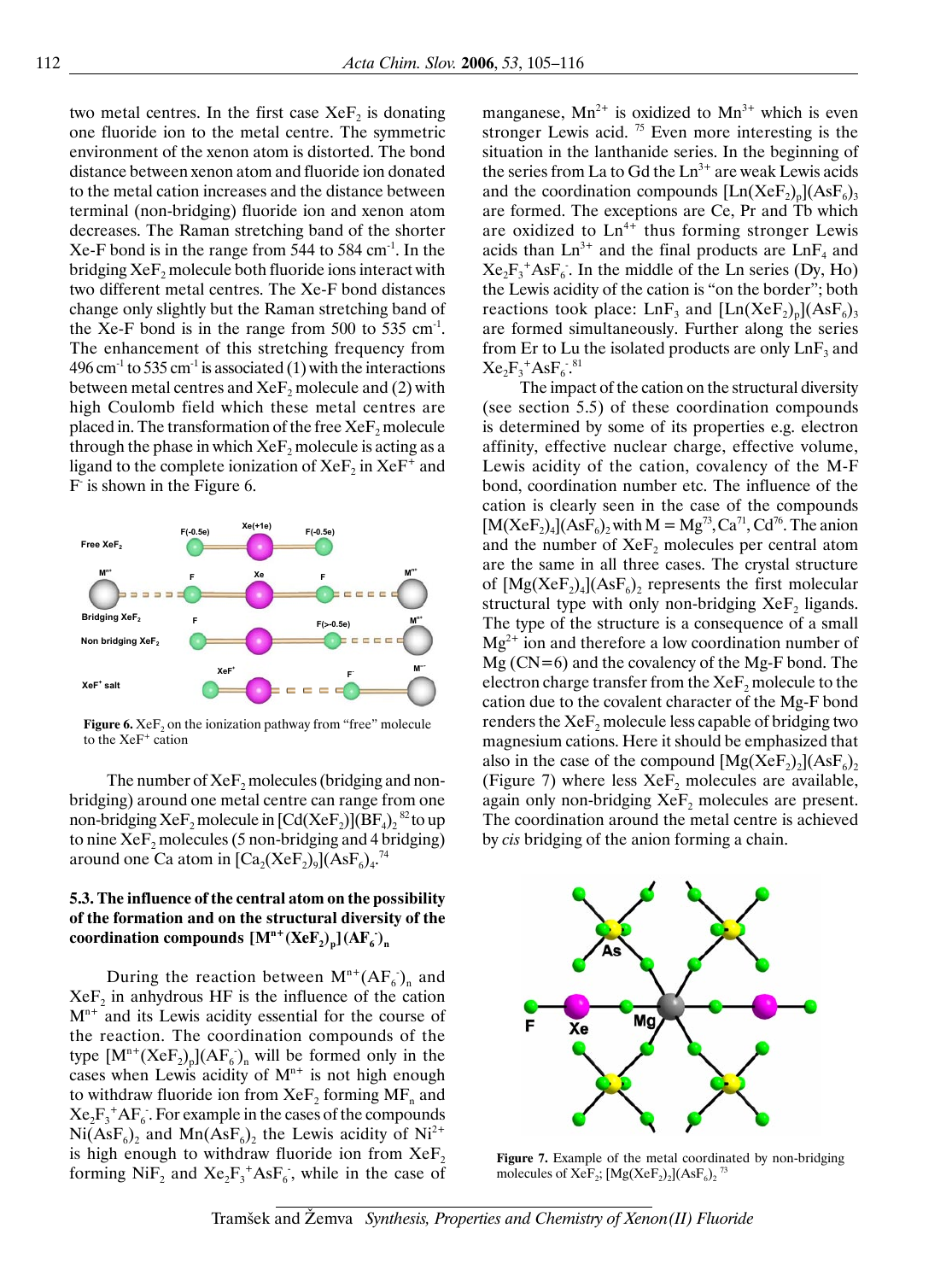The cations  $Ca^{2+}$  and  $Cd^{2+}$  are bigger and the coordination number  $(CN = 8 (Ca), 9 (Cd)$  increases in comparison with  $Mg^{2+}$ . Although the size of Ca<sup>2+</sup> (126 pm) and  $Cd^{2+}$  (124 pm) are similar, electron affinities are not  $(Ca^{2+}$ : 11.87 eV;  $Cd^{2+}$ : 16.91 eV).<sup>83</sup> In accordance with the much higher electron affinity of  $Cd^{2+}$  a higher charge transfer from XeF<sub>2</sub> molecule to the metal ion, and therefore a higher degree of covalency in the M-F bond, is expected in the case of Cd compound than in the case of Ca compound. This makes bridging interactions in the Cd structure less favourable. In the compound  $[Cd(XeF<sub>2</sub>)<sub>4</sub>](AsF<sub>6</sub>)$ <sub>2</sub> there are only two bridging  $XeF_2$  molecules, resulting in the chain arrangement of crystal packing, while in  $\left[\text{Ca}(X \text{e} \text{F}_2)_4\right](\text{As} \text{F}_6)_2$  there are four bridging  $X \text{e} \text{F}_2$ molecules yielding a layer structure (Figure 8).<sup>71,76</sup>



**Figure 8.** Layer structure in the  $\text{[Ca(XeF<sub>2</sub>)<sub>4</sub>](AsF<sub>6</sub>)<sub>2</sub><sup>71</sup>}$ 

It is evident that with changing only the cation three different crystal structures were obtained: molecular, chain and layer structure. In all three structures only  $XeF<sub>2</sub>$  molecules are connecting the metal centres. Along the alkaline earth metals Mg cation have only non-bridging  $XeF<sub>2</sub>$  molecules, in the compounds with  $Ca<sup>2+</sup>$  both types are present (non-bridging and bridging  $XeF<sub>2</sub>$ ) (Figure 9), while  $XeF<sub>2</sub>$  in the cases of Sr and Ba (Figure 10) is more capable of bridging interactions. The reason for these structural features is that along the alkaline earth metals the effective nuclear charge on the central atom is diminishing and as a consequence of this the charge transfer from  $XeF<sub>2</sub>$  molecule to the metal ion is smaller thus making  $XeF_2$  molecules more capable for the bridging.



**Figure 9.** Example of the metal coordinated by non-bridging and bridging molecules of XeF<sub>2</sub>;  $[Ca(XeF<sub>2</sub>)<sub>5</sub>](PF<sub>6</sub>)<sub>2</sub>$ <sup>72</sup>



**Figure 10.** Example of the metal coordinated by bridging molecules of  $XeF_2$ ;  $[Ba(XeF_2)_5](AsF_6)_2$ 

# **5.4. Influence of the anion in the compounds of the**   $\tt type [M<sup>n+</sup>(XeF<sub>2</sub>)<sub>p</sub>](AF<sub>6</sub>)<sub>n</sub>$  on their structures

The impact of the anion  $AF<sub>6</sub>$  on the structural diversity of these coordination compounds is less important as the influence of the cation. The following properties of the  $AF_6$  anion should be taken into account: Lewis basicity of  $AF_6$ , the charge on the Fligands of  $AF<sub>6</sub>$ , size of the anion etc. The differences in the properties of the determined cation and anion which govern the structural behaviour of these coordination compounds are sometimes very subtle and therefore it is difficult if not impossible to predict what kind of the structure new isolated coordination compounds would adopt.

Tramšek and Žemva *Synthesis, Properties and Chemistry of Xenon(II) Fluoride*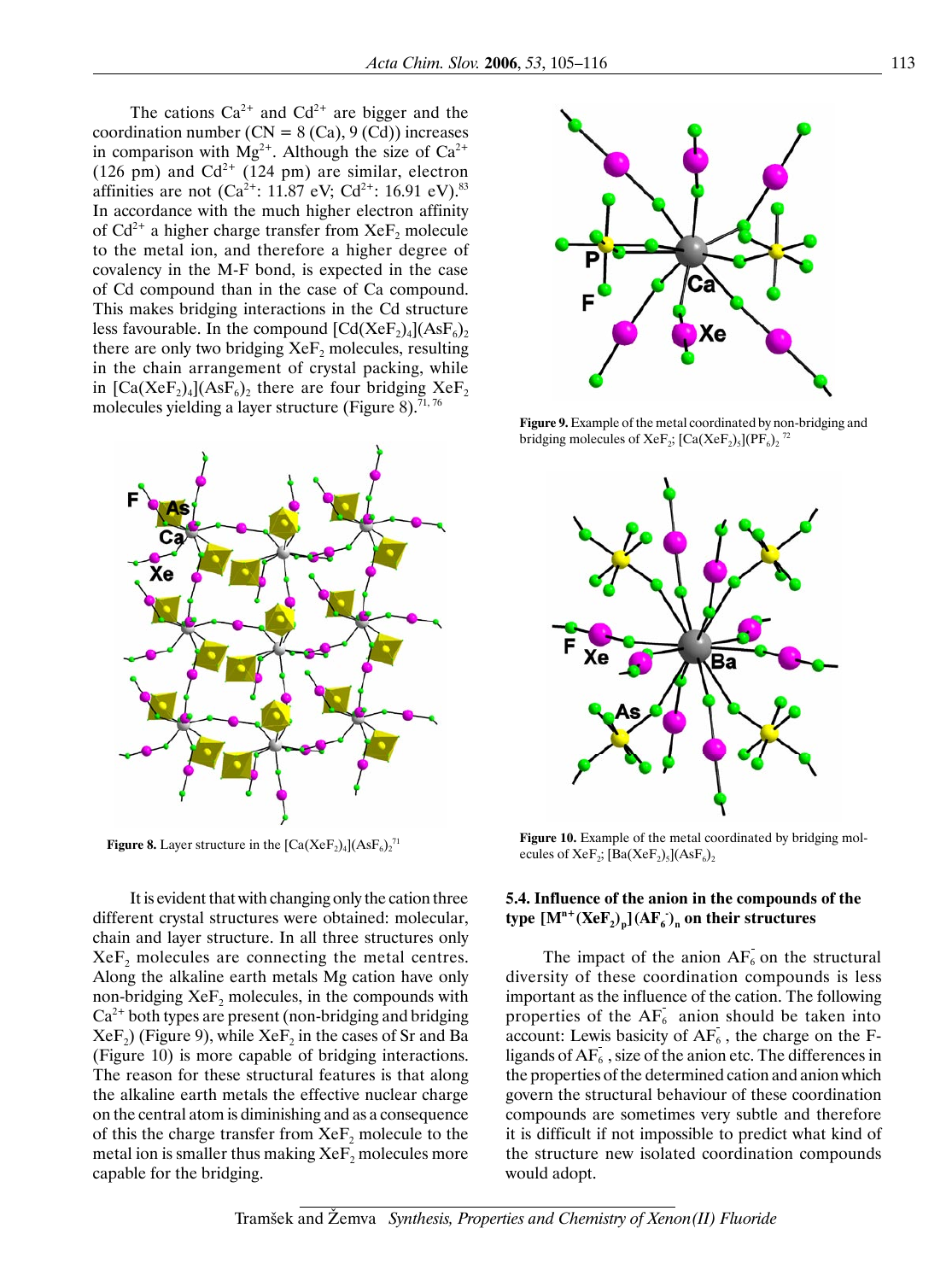In the row  $\overline{PF}_6$ ,  $\overline{ASF}_6$ ,  $\overline{SbF}_6$ ,  $\overline{BiF}_6$  the F ligands in these  $AF<sub>6</sub>$  anions have different negative charge. In the  $PF_6^-$  the negative charge on F ligands is the highest and in the SbF<sub>6</sub> and BiF<sub>6</sub> the negative charge on F ligands is the lowest. This is important because in the coordination compounds of the type  $[M^{n+}(XeF_2)_p](AF_6)_n$ ,  $XeF<sub>2</sub>$  is competing with  $AF<sub>6</sub>$  in the coordination of the metal centre. This can be shown in the following examples. In the compound  $\left[Cd(XeF_2)\right](BF_4)$ , the negative charge on F ligands of  $BF_4$  anion is higher as in the case of  $AF_6^-$  anions, because of the lower number of F ligands. Therefore the competition of  $XeF_2$  with  $BF_4$  is very difficult and up to now only the above mentioned compound was isolated in an environment very rich with  $XeF_2$ <sup>82</sup> Other examples are homoleptic compounds that are compounds with only XeF<sub>2</sub> molecules coordinating the central atom. The pure homoleptic compounds  $([M(XeF<sub>2</sub>)<sub>6</sub>](SbF<sub>6</sub>)$ <sub>2</sub>  $M = Zn$ , Cu)<sup>78</sup> were up to now isolated only with SbF<sub>6</sub> as an anion because the negative charge on the F ligands of  $SbF_6$  is the lowest and therefore the competition of the  $XeF<sub>2</sub>$  molecule for the coordination of the metal centre is the most efficient.

### **5.5. Structural diversity in this new class of the coordination compounds**

The coordination sphere of the metal cations is usually composed of  $XeF<sub>2</sub>$  molecules (only bridging or non-bridging or both types of  $XeF_2$ ) and  $AF_6$ anions (they can act as monodentate ligand, bidentate ligand or bridging ligand). The rare examples of cation coordinated only by  $XeF$ , molecules are:  $[Ca_2(XeF_2)_9](AsF_6)_4$  (one homoleptic Ca atom, Figure 11)<sup>74</sup> and  $[M(XeF_2)_6](SbF_6)_2$  (M = Zn, Cu).<sup>78</sup> The metal centres can be connected: (a) only by  $XeF_2$  molecules, (b) by  $XeF_2$  and  $AF_6$  anions, (c) only by  $AF_6$  anions.



**Figure 11.** Example of the metal coordinated only by  $XeF<sub>2</sub>$  (bridging and non-bridging); one Ca<sup>2+</sup> centre in  $[\text{Ca}_{2}(\text{XeF}_{2})_{9}](\text{AsF}_{6})_{4}$ .<sup>74</sup>

The coordination compounds of the type  $[M^{n+}(XeF_2)_n](AF_6)$ , exhibit various structural types: molecular structure  $([Mg(XeF<sub>2</sub>)<sub>4</sub>](AsF<sub>6</sub>)<sub>2</sub><sup>73</sup>),$  dimeric structure ( $\left[\text{Cd}_{2}\left(\text{XeF}_{2}\right)_{10}\right]\left(\text{SbF}_{6}\right)_{4}^{77}$ ), chain structure (e.g.  $[Ca(XeF<sub>2</sub>)<sub>5</sub>](PF<sub>6</sub>)<sub>2</sub>$ , <sup>72</sup>  $[Cd(XeF<sub>2</sub>)<sub>4</sub>](AsF<sub>6</sub>)<sub>2</sub>$ <sup>76</sup>), double chain structure ( $[Nd(XeF<sub>2</sub>)<sub>2,5</sub>](AsF<sub>6</sub>)<sub>3</sub><sup>79</sup>)$ , layer structure (e.g.  $\text{[Ca(XeF<sub>2</sub>)<sub>4</sub>](AsF<sub>6</sub>)<sub>2</sub>}^{71}$ ), double layer structure  $([Pb(XeF<sub>2</sub>)<sub>3</sub>](AsF<sub>6</sub>)<sub>2</sub>, [Sr(XeF<sub>2</sub>)<sub>3</sub>](AF<sub>6</sub>)<sub>2</sub> (A = As<sup>75</sup>, P),$ 3D network ( $\left[\text{Ca}(X \text{e} \text{F}_2)_{2.5}\right](\text{As} \text{F}_6)_{2}^{71} \left[\text{Ag}(X \text{e} \text{F}_2)_{2}\right](\text{P} \text{F}_6)^{69}$ ) or structure with homoleptically coordinated centre and isolated  $SbF_6$  units  $([Zn(XeF_2)_6](SbF_6)_2)$ ,  $[Cu(XeF<sub>2</sub>)<sub>6</sub>](SbF<sub>6</sub>)<sub>2</sub>$ <sup>78</sup>).

### **6. Conclusions**

 $XeF<sub>2</sub>$  is a versatile and useful reagent in the synthetic inorganic chemistry. Its synthesis is relatively simple and accessible also for less sophisticatedly equipped inorganic laboratories.  $XeF<sub>2</sub>$  is a relatively strong oxidizing and fluorinating agent.  $XeF^+$  and  $Xe_2F_3^+$  cations formed in acidic anhydrous HF or  $Xe_5^+$ and  $Xe_2F_3^+$  salts represent even stronger oxidizers than neutral  $XeF<sub>2</sub>$  molecule. A brief review of the reactions of  $XeF$ <sub>2</sub> with different Lewis acids and the formation of adducts with  $XeF<sub>2</sub>$  is also given. One of its major uses in the synthetic work over the past decade is the preparation of a whole series of new coordination compounds with  $XeF<sub>2</sub>$  as a ligand to the metal ion.  $XeF<sub>2</sub>$  is an excellent ligand because of its semi ionic character and its small size  $(65 \text{ Å}^3)$ . Recently over thirty new coordination compounds were synthesized and structurally characterized. The influence of the cation and of the anion in these interesting compounds is elucidated.

### **7. Acknowledgement**

The authors gratefully acknowledge the Slovenian Research Agency for the financial support of the Research Program P1-0045 Inorganic Chemistry and Technology.

### **8. References**

- 1. N. Bartlett, *Proc. Chem. Soc.* **1962**, 218.
- 2. N. Bartlett, F. O. Sladky, in J. C. Bailar, A. F. Trotman-Dickenson (Ed.): The Chemistry of Krypton, Xenon and Radon in »Comprehensive Inorganic Chemistry«, Pergamon Press, Oxford and New York, **1973**, Vol. 1, pp. 213-330.
- 3. K. Seppelt, D. Lentz, in S.J. Lippard (Ed.): Progress in Inorganic Chemistry, J. Wiley, New York, **1982**, pp. 167-202.
- 4. B. Žemva, *Croat. Chim. Acta* **1988**, *61*, 163-187.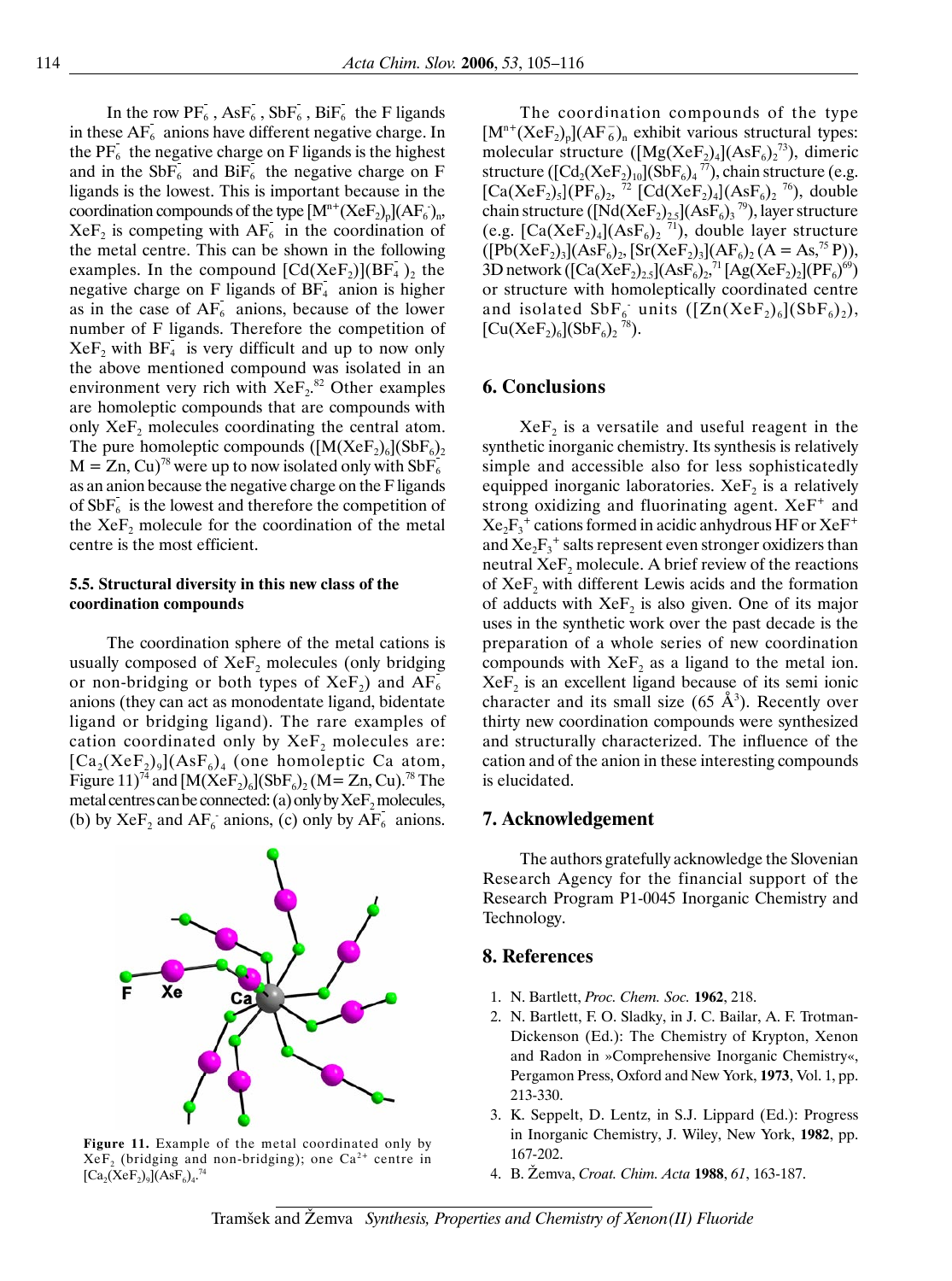- 5. B. Žemva, in R. B. King (Ed.): Noble Gases: Inorganic Chemistry, Encyclopedia of Inorganic Chemistry, John Wiley, New York, **1994**, Vol. 5, pp.2660-2680.
- 6. G. J. Schrobilgen, J. M. Wahlen, Helium-group gases, compounds, Kirk-Othmer Encyclopedia of Chemical Technology, John Wiley, New York, **1995**, Vol. 13, pp. 38-53.
- 7. J. H. Holloway, E. G. Hope, in A. G. Sykes (Ed.), Advances in Inorganic Chemistry, Accademic press, **1999**, Vol. 46, pp.51-100.
- 8. G. J. Schrobilgen, Noble-Gas Chemistry, Encyclopedia of Physical Science and Technology, Academic Press, **2002**, Vol. 10, pp.449-461.
- 9. K. O. Christe, *Angew. Chem. Int. Ed.* **2001**, *40*, 1419-1421.
- 10. R. Hoppe, W. Dähne, H. Mattauch, K. M. Rödder,*Angew. Chem.* **1962**, *74*, 903
- 11. C. L. Chernick, H. H. Claassen, P. R. Fields, H. H. Hyman, J. G. Malm, W. M. Manning, M. S. Matheson, L. A. Quarterman, F. Schreiner, H. H. Selig, I. Sheft, S. Siegel, E. N. Sloth, L. Stein, M. H. Studier, J. L. Weeks, M. H. Zirin, *Science* **1962**, *138,* 136-138.
- 12. A. Šmalc, K. Lutar, in R. N. Grimes, Inorganic Syntheses, John Wiley, New York, **1992**, Vol. 29, pp. 1-4
- 13. B. Žemva, J. Slivnik, *J. Inorg. Nucl. Chem. Suppl.* **1976**, 173-178.
- 14. F. Schreiner, G. N. McDonald, C. L. Chernick, *J. Phys. Chem.* **1968**, *72*, 1162-1166.
- 15. S. Reichman, F. Schreiner, *J. Chem. Phys.* **1969**, 51, 2355-2358.
- 16. H. A. Levy, P. A. Agron, *J. Am. Chem. Soc.* **1963**, *85*, 241-242.
- 17. P. A. Agron, G. M. Begun, H. A. Levy, A. A. Mason, C. G. Jones, D. F. Smith, *Science* **1963**, *139*, 842-844.
- 18. J. Jortner, E. G. Wilson, S. A. Rice, *J. Am. Chem. Soc*. **1963**, *85*, 814-815.
- 19. B. Grütner, M. F. A. Dove, A. F. Clifford, Chemistry in Anhydrous, Prototropic Inorganic Solvents, Inorganic Chemistry in Liquid Hydrogen Cyanide and Liquid Hydrogen Fluoride, Pergamon Press, Oxford, **1971**, Vol. II, pp. 264.
- 20. W. W. Dukat, J. H. Holloway, E. G. Hope, P. J. Towson, R. L. Powell, *J. Fluorine Chem.* **1993**, *62*, 293-296.
- 21. P. A. Agron, G. M. Begun, H. A. Levy, A. A. Mason, C. G. Jones, D. F. Smith, *Science* **1963**, *139*, 842-844.
- 22. N. J. Brassington, H. G. M. Edwards, *J. Mol. Structure* **1987**, *162*, 69-74.
- 23. Sh.Sh. Nabiev, I.I. Ostroukhova, *Spectrochim. Acta* **1993**, *49A*, 1537-1546.
- 24. M. Gerken, G. J. Schrobilgen, *Coord. Chem. Rev.* **2000**, *197*, 335-395
- 25. M. Gerken, P. Hazendonk, J. Nieboer, G. J. Schrobilgen, *J. Fluorine Chem.*, **2004**, *125*, 1163-1168.
- 26. G. C. Pimentel, *J. Chem. Phys.* **1951**, *19*, 446-448.
- 27. R. E. Rundle, *J. Am. Chem. Soc.* **1963**, *85*, 112-113.
- 28. J. Jortner, S. A. Rice, E. G. Wilson, *J. Chem. Phys.* **1963**, *38*, 2302-2303.
- 29. C. A. Coulson, *J. Chem. Soc.* **1964**, 1442-1454.
- 30. N. Bartlett, *Endeavour*, **1972**, *31*, 107-112.
- 31. R. J. Gillespie, *J. Chem. Edu.* **1963**, 40, 295-301.
- 32. R. J. Gillespie, E. A. Robinson, *Angew. Chem. Int. Ed.*  **1996**, *35*, 495-514.
- 33. M.-S. Liao, Q.-E. Zhang, *J. Phys. Chem. A* **1998**, *102*, 10647-10654.
- 34. D. A. Dixon, W. A. de Jong, K. A. Peterson, K. O. Christe, G. J. Schrobilgen, *J. Am. Chem. Soc.* **2005**, *127*, 8627-8634.
- 35. N. Bartlett, F. O. Sladky, *Chem. Comm.* **1968**, 1046- 1047.
- 36. R. C. Burns, I. D. MacLeod, T. A. O'Donnell, T. E. Peel, K. A. Philips, A. B. Waugh, *J. Inorg. Nucl. Chem.* **1977**, *39*, 1737-1739.
- 37. P. A. Mayhew, L. D. Boyle, *J. Fluorine Chem.* **1998**, *87*, 97-99.
- 38. S. A. Brewer, J. H. Holloway, E. G. Hope, *J. Chem. Dalton Trans.* **1994**, 1067-1071.
- 39. K. S. Coleman, J. H. Holloway, E. G. Hope, *J. Chem. Dalton Trans.* **1997**, 1713-1717.
- 40. E. H. Appelman, *Inorg. Chem.* **1971**, *10*, 1881-1888.
- 41. R. L. Cook, M. Woods, J. C. Sullivan, E. H. Appelman, *Inorg. Chem.* **1989**, *28*, 3349-3351.
- 42. N. I. Denisenko, S. I. Troyanov, A. A. Popov, I. V. Kuvychko, B. Žemva, E. Kemnitz, S. H. Strauss, O. V. Boltalina, *J. Am. Chem. Soc.* **2004**, *126*, 1618-1619.
- 43. V. K. Brel, N. Sh. Pirkuliev, N. S. Zefirov, *Russ. Chem. Reviews* **2001**, *70*, 231-264.
- 44. M. A. Tius, *Tetrahedron* **1995**, *51*, 6605-6634.
- 45. M. Zupan, in S.Patai, Z. Rappoport. (Ed.), Xenon Halide Halogenations, In the Chemistry of Functional Groups, Supplement D, John Wiley and Sons Ltd., Chichester, **1983,** pp 657-679.
- 46. H. F. Winters, J. W. Coburn, *Appl. Phys. Lett.* **1979**, *34*, 70-73.
- 47. J. Berkowitz, W. A. Chupka, P. M. Guyon, J. H. Holloway, R. Spohr, J. Chem. Phys. 1971, 75, 1461-1471.
- 48. B. Žemva, A. Jesih, D. H. Templeton, A. Zalkin, A. K. Cheetham, N. Bartlett, *J. Am. Chem. Soc.* **1987**, *109*, 7420-7427.
- 49. F. O. Sladky, P.A. Bulliner, N. Bartlett, *J. Chem. Soc.* **1969**, 2179-2188.
- 50. B. Frlec, J.H. Holloway, *J. Chem. Soc.* **1975**, 535-540.
- 51. R. J. Gillespie, D. Martin, G. J. Schrobilgen, *J. Chem. Soc. Dalton* **1980**, 1898-1903.
- 52. J. H. Holloway, J.G, Knowles, *J. Chem. Soc.* **1969**, 756-761.
- 53. R. J. Gillespie, B. Landa, *Inorg. Chem.* **1973**, *12*, 1383-1388.
- 54. N. Bartlett, B. G. deBoer, F. J. Hollander, F. O. Sladky, D. H. Templeton, A. Zalkin, *Inorg. Chem.* **1974**, *13*, 780-785.